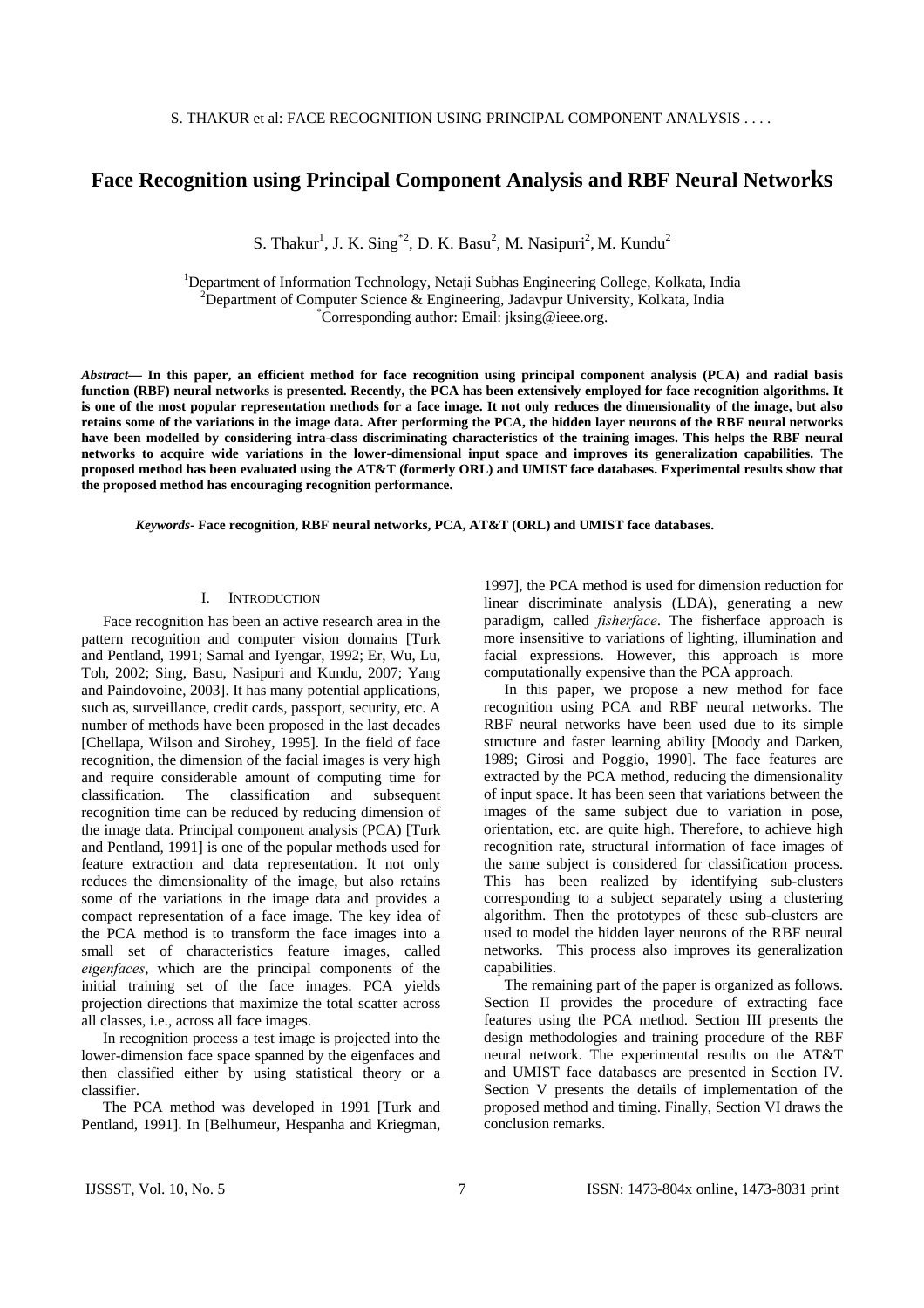#### II. FEATURE EXTRACTION USING PCA

The facial features are extracted using the PCA method. Let there are *R* face images in the training set and each image  $X_i$  is a 2-dimensional array of size  $m \times n$  of intensity values. An image  $X_i$  can be converted into a vector of *D* ( $D = m \times n$ ) pixels, where,  $X_i = (x_{i1}, x_{i2}, \ldots, x_{i1})$  $x_{iD}$ ). The rows of pixels of the image are placed one after another to form the vector. Define the training set of *R* images by  $X = (X_1, X_2, ..., X_R) \subset \mathbb{R}^{D \times R}$ . The covariance matrix is defined as follows:

$$
\Gamma = \frac{1}{R} \sum_{i=1}^{R} (X_i - \overline{X})(X_i - \overline{X})^T
$$
  
=  $\Phi \Phi^T$  (1)

where  $\boldsymbol{\Phi} = (\boldsymbol{\Phi}_1, \boldsymbol{\Phi}_2, \dots, \boldsymbol{\Phi}_R) \subset \mathbb{R}^{D \times R}$  and

 $=\frac{1}{R}\sum_{i=1}^{R}$  $\overline{X} = \frac{1}{R} \sum_{i=1}^{R} X_i$ , which is the mean image of the training

set. The dimension of the covariance matrix Γ is *D* × *D* . Then, the eigenvalues and eigenvectors are calculated from the covariance matrix  $\Gamma$ . Let  $\mathbf{Q} = (\mathbf{Q}_1, \mathbf{Q}_2, ..., \mathbf{Q}_r) \subset \mathbf{Q}_r$  $\mathbb{R}^{D\times R}$  (*r*<*R*) be the *r* eigenvectors corresponding to *r* largest non-zero eigenvalues. Each of the *r* eigenvectors is called an *eigenface*. Now, each of the face images of the training set  $X_i$  is projected into the eigenface space to obtain its corresponding eigenface-based feature  $\mathbf{Z}_i \subset$  $\mathfrak{R}^{r \times R}$ , which is defined as follows:

$$
\mathbf{Z}_{i} = \mathbf{Q}^{T} \mathbf{Y}_{i}, i = 1, 2, ..., R
$$
 (2)

where  $\mathbf{Y}_i$  is the mean-subtracted image of  $\mathbf{X}_i$ .

In order to recognize the test images, each of the test images is transformed into the eigenface space using the equation (2) and then fed to the RBF neural networks as inputs for classification.



Fig. 1. Structure of a hidden and output layer neuron of an RBF-NN

### III. DESIGN METHODOLOGIES AND TRAINING PROCEDURE OF THE RBF NEURAL NETWORKS

We have used RBF neural networks for classifying the images due to its simple structure and faster learning abilities [Moody and Darken, 1989; Girosi and Poggio, 1990]. Image features are extracted using the PCA method as described in the previous section. The performance of the RBF neural networks heavily depends on its training procedure. The structural information and training procedure of the proposed RBF neural networks are discussed in the following sub-sections.

### *A. The Structure and Function of the RBF Neural Networks*

An RBF neural network (RBF-NN) with three layers is employed for classification in the proposed method. The architecture of a hidden and output layer neuron of the RBF-NN is shown in Fig. 1. The function of an RBF-NN can be viewed as a process, which maps a p-dimensional input pattern  $\mathbf{x}_i$  from input space to a decision space of mdimension. In doing so, a non-linear function and a linear function are used in the hidden layer and output layer, respectively. Conventionally, a Gaussian function is used as a non-linear function, which is defined as follows:

$$
\varphi_j(x_i) = \exp\left(-\frac{\|x_i - c_j\|^2}{2\sigma_j^2}\right), j = 1, 2, ..., n; i = 1, 2, ..., N
$$
 (3)

where  $c_j$  and  $\sigma_j$  are the centre and the width of the receptive field of the  $j<sup>th</sup>$  hidden layer neuron, respectively, *n* and *N* are the total number of hidden layer neurons and total number of input patterns, respectively. The output of the  $k<sup>th</sup>$  output layer neuron is generated by the following linear function:

$$
z_{ik} = \sum_{j=1}^{n} \varphi_j(x_i) w_{kj} + b_k w_k; k = 1, 2, ..., m \qquad (4)
$$

where  $w_{ki}$  is the weight of the link between the j<sup>th</sup> hidden layer neuron and the  $k<sup>th</sup>$  output layer neuron,  $b_k$  and  $w_k$  are unit positive bias and weight of the link to the  $k<sup>th</sup>$  output layer neuron from the bias neuron, respectively and *m* is the number of actual class of the problem at hand. In the present study, the value of *m* is equals to the total number of individuals in the database.

### *B. Training Procedure of the RBF Neural Networks*

The RBF-NN has been trained in two stages. In the first stage, the centres of the Gaussian functions associated with each of the hidden layer neurons and their corresponding widths are selected. Then, in the second stage, weights of the links between the hidden layer and output layer are estimated.

The choices of hidden layer neurons are very important to the RBF-NN to achieve good generalization. Because, an RBF-NN acquire knowledge from these locally tuned neurons, which represent the subspaces of the input space. In the face recognition problem, since the variations between the face images of a person, taken by varying pose, orientation, etc., are quite high, it is reasonable to find the sub-clusters from the image space associated with each person. This process helps to acquire structural information more appropriately from the image space spanned by the training set. The prototypes of these subclusters are modelled as the hidden layer neurons of the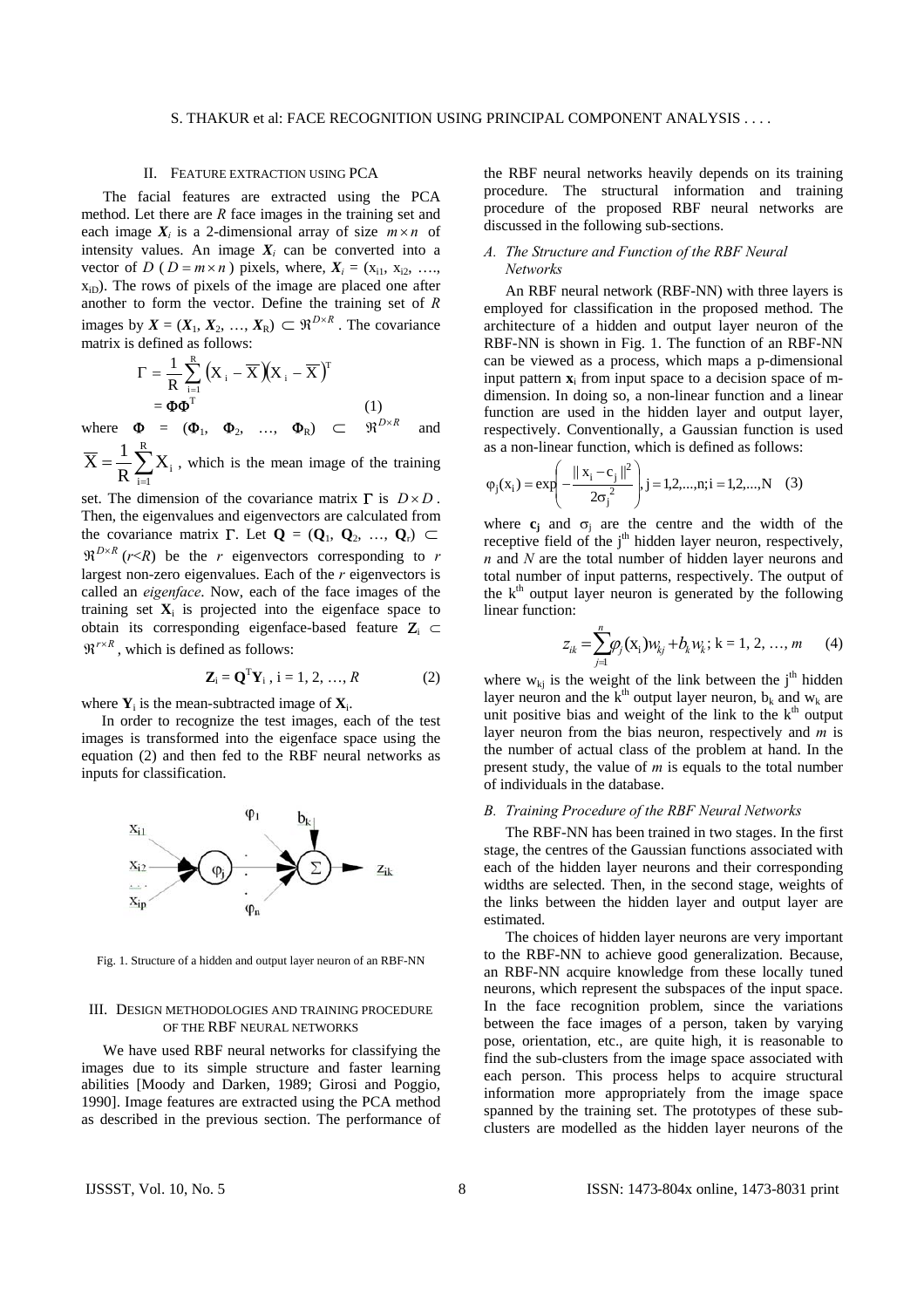RBF-NN. To realize the above process we have clustered the training images associated with each person separately. The clustering process is defined as follows:

- 1) Let there are *N* images of a person in the training set. We have to find  $K$  ( $K < N$ ) subclusters from the image space spanned by the *N* training images.
- 2) Initially, all the training images are assigned as *N* distinct clusters. Set *k* = *N*.
- 3) Compute inter-cluster distance d(i, j) by the following equation:

$$
d(i, j) = ||Ci - Cj||; i, j = 1, 2, ..., k
$$
 (5)

where  $\mathbf{C}_i$  and  $\mathbf{C}_j$  are the <sup>i</sup>th and <sup>j</sup>th clusters.  $\|\cdot\|$  is the Euclidean norm.

4) Find the two closest clusters  $C_i$  and  $C_j$  by the following equation:

 $d_{\min} (i, j) = \underset{i,j}{\arg \min} { {d(i, j)}; i, j = 1,2,..., N, i \neq j}$  (6)

- 5) Find a new cluster by averaging the above two closest clusters and set  $k = k-1$ .
- 6) Repeat the steps  $3 5$  until  $k = K$ .
- 7) Repeat steps 1 6 for all the subjects in the training set separately.

Once the hidden layer neurons are selected, the next step is to estimate the widths of the Gaussian functions (basis functions) associated with each of them. In RBF-NN, the hidden layer neurons acquire knowledge from the overlapping sub-spaces in the feature space. The amount of overlapping is controlled by the widths of the corresponding Gaussian functions. If the overlapping is too small, the outputs of the RBF neurons will be small for the inputs for which they have been designed. Therefore, RBF-NN will not generalize well. On the other hand, if the overlapping is too large, interaction with the other classes will be high and RBF neurons will produce high output for inputs belonging to the other classes. This also leads to poor generalization of the RBF-NN. Therefore, the widths are to be estimated in such a way, which minimizes the overlapping between different classes and maximizes the generalization ability of the RBF-NN. To realize the above criteria we have estimated the widths in the following ways:

- 1) Compute the distance between mean cluster and members of the cluster corresponding to a class *k*, i. e. intra cluster distances.
- 2) Find maximum distance *dmax* from the mean and define the width  $\sigma_A^k$  as follows:

$$
\sigma_{\rm A}^{\rm k} = \frac{d_{\rm max}}{\sqrt{\ln \beta}}\tag{7}
$$

where  $\beta$  is a confidence factor.

- 3) Compute distance between mean clusters; i. e. inter cluster distances and find the nearest class distance *dmin*.
- 4) Determine another form of widths  $\sigma_R^k$  by considering an overlapping factor  $\eta$  for class  $k$ by

$$
\sigma_B^k = \eta \times d_{min} \tag{8}
$$

where  $\eta$  controls the overlapping between different classes.

5) Finally, the widths of the Gaussian functions associated with class *k* is defined as follows:

$$
\sigma^{k} = \max (\sigma^{k}_{A}, \sigma^{k}_{B})
$$
 (9)

The values for  $\beta$  and  $\eta$  are selected for which RBF-NN provides best performance. In our experiments we have found  $\beta$ =0.75 and  $\eta$ =1.25 after many experimental runs. The weights of the links between hidden layer and output layer are estimated using least-mean-square (LMS) algorithm [Haykin, 1999].

### IV. EXPERIMENTAL RESULTS

The performance of the proposed method has been evaluated on the AT&T Laboratories Cambridge database (formerly ORL database) [ORL face database] and the UMIST face database [Graham and Allinson, 1998]. The AT&T database is used to test performance of the proposed method under the condition of minor variations of rotation and scaling, the UMIST database is used to examine the performance of the method when the angle of rotation of the facial images is quite large.

Many experiments have been carried out, by considering different configurations of the proposed method, to test its performance. The recognition rate is defined as the ratio of the total number of correct recognition by the method to the total number of images in the test set for a single experimental run. Therefore, the average recognition rate,  $R_{avg}$ , of the method is defined as follows:

$$
R_{avg} = \frac{\sum_{i=1}^{q} n_{cls}^{i}}{q_{\times} n_{tot}}
$$
 (10)

where *q* is the number of experimental runs. The  $n_{cls}^{i}$  is the number of correct recognition in the  $i<sup>th</sup>$  run and  $n<sub>tot</sub>$  is the total number of faces under test in each run. Consequently, the average error rate,  $E_{avg}$ , may be defined as 100-*Ravg*.

The performances of the method have also been evaluated using rejection criteria. Here, each of the output layer units of the RBF-NN should recognize all the faces of its own class and reject the faces belonging to the other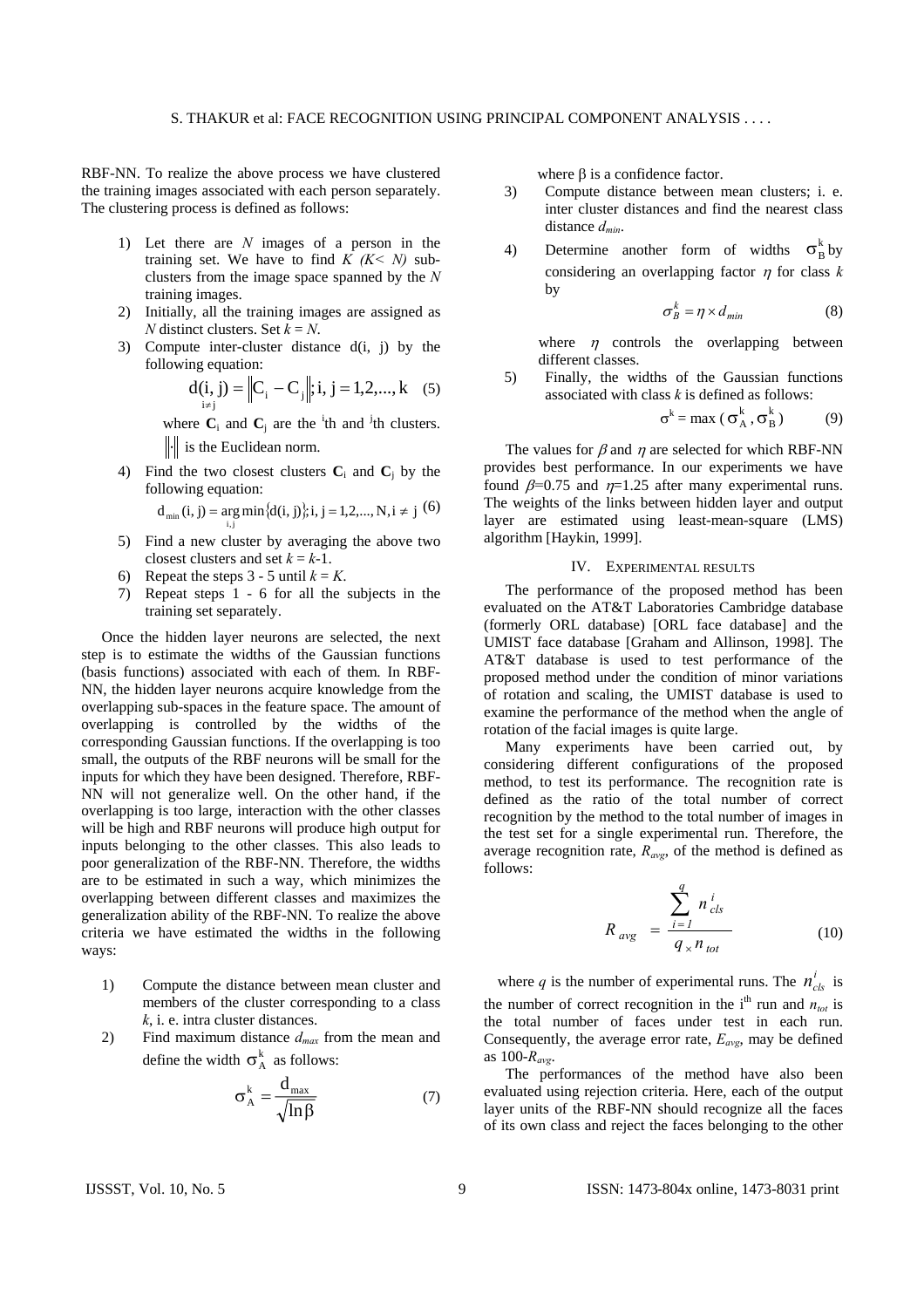classes (intruders). To calculate the success rate of the method two parameters namely, the sensitivity and specificity of the method have been evaluated. Sensitivity is defined as the probability of correctly recognizing a face, whereas specificity refers to the probability of correct rejection of an intruder. They can be computed as follows:

$$
Sensitivity = \frac{T_P}{T_P + F_N} \tag{11}
$$

$$
Specificity = \frac{T_N}{T_N + F_P}
$$
 (12)

where  $T_p$  is the total number of faces correctly recognized (true positive) and  $F_N$  is the total number of faces falsely recognized as intruders (false negative) in each run.  $T_N$  is the total number faces of the other classes truly rejected as intruders (true negative) and  $F_p$  is the total number of faces of other classes falsely recognized as its own (false positive) in each run. If a face is falsely rejected as an intruder then, the same face is also falsely recognized by another class as its own. Therefore, the values of  $F_N$  and  $F_P$ will be same. Thus, the percentage of the sensitivity is also called as the recognition rate. In our experiments, first we estimated the parameters of the method by evaluating the recognition or sensitivity rate. Then the specificity of the method is evaluated.

## *A. Experiments on the AT&T Face Database*

The AT&T database contains 400 gray-scale images of 40 persons. Each person has 10 images, each having a resolution of 112×92, and 256 gray levels. Images of the individuals have been taken varying light intensity, facial expressions (open/closed eyes, smiling/not smiling) and facial details (glasses/no glasses). All the images were taken against a dark homogeneous background, with tilt and rotation up to  $20^{\circ}$  and scale variation up to  $10\%$ . Sample face images of a person are shown in Fig. 2.

The experiments were carried out in three different strategies; mainly randomly partitioning the database, nfold cross validation test and leave-one out strategy.



Fig. 2. Sample images of a subject from the AT&T database

*1) Randomly partitioning the database:* In this experimental strategy, five images (*s*=5) from each person of the database are selected randomly for training set and the rest of the face images are included in the test set. Therefore, a total of 200 faces are used to train and another 200 faces are used to test the RBF-NN. It should be noted that there is no overlap between the training and test images. In this way ten  $(q=10)$  different training and test sets have been generated. The eigenfaces from one of the 10 training sets corresponding to 10 largest eigenvalues are shown in Fig. 3.



Fig. 3. Eigenfaces from one of the 10 training sets corresponding to 10 largest eigenvalues

In these experiments, three sub-clusters are selected from the five images of a person using the clustering algorithm defined in sub-section III.B. Therefore 120 (3×40) hidden layer neurons are used in the RBF-NN. The average recognition rates by varying number of principal components (PCs) in 10 experimental runs are shown in Fig. 4. The best average recognition rate (93.05%) is achieved when 60, 70, 90 and 100 PCs are used. The maximum and minimum recognition rates among the 10 experimental runs (for  $PCs = 10-100$ ) are found to be 95.50% and 85%, respectively.



Fig. 4. Recognition rate on the ORL database by varying PCs. The upper and lower extrema of the error bars represents the maximum and minimum values, respectively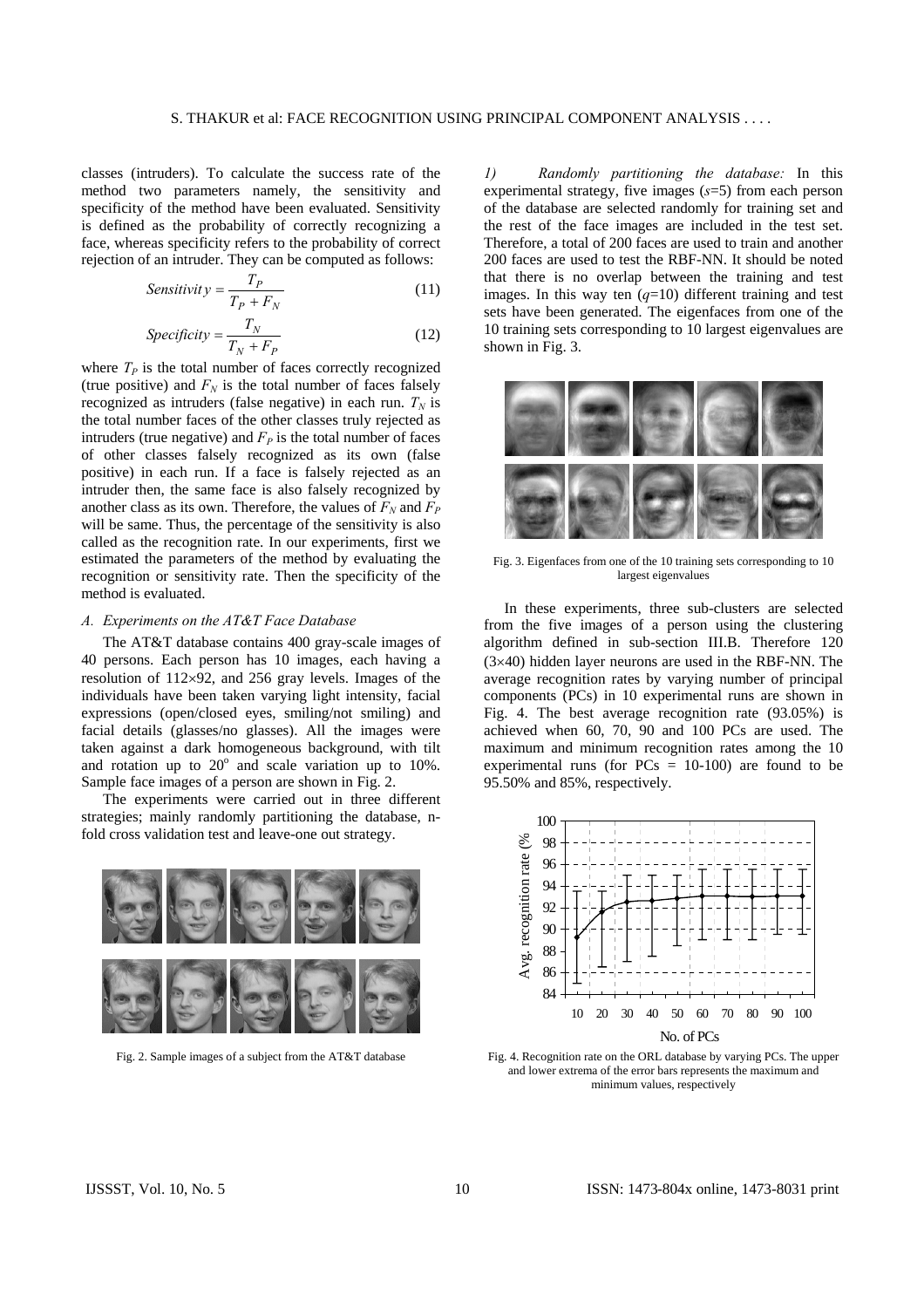We have also evaluated the performance of the proposed method using rejection criteria. In these experiments, each of the output layer units of the RBF-NN should recognize all the faces of its own class and reject the other faces belonging to the other classes. For example, with  $s = 5$ , each of the output layer unit (associated to a class) should recognize five faces of its own class and reject the 195 (5×39) faces of the remaining other 39 classes. Table I shows the average specificity rate of the proposed method using 60 PCs in 10 experimental runs. The average specificity rate is found to be 99.82% for *s*=5.

TABLE I. Average specificity rate for *s*=5 with 60 PCs and 120 hidden layer neurons in 10 experimental runs on the ORL database

| Number of samples/individual               | $s=5$  |
|--------------------------------------------|--------|
| Number of total samples/training set       | 200    |
| Number of Test samples                     | 8000   |
| Number of faces to be recognized           | 200    |
| Number of faces to be rejected             | 7800   |
| Average number of faces recognized $(T_P)$ | 186    |
| Average number of faces rejected $(T_N)$   | 7786   |
| Average false positive $(F_P)$             | 14     |
| Average false negative $(F_N)$             | 14     |
| Average Specificity rate                   | 99.82% |

*2) N-fold cross validation test:* In this study, the AT&T database is randomly divided into ten-folds, taking one image of a person into a fold. Therefore, each fold consists of 40 images, each one corresponding to a different person. For ten-folds cross validation test, in each experimental run, nine folds are used to train the RBF-NN and remaining one fold is used for testing. Therefore, training and test sets consist of 360 and 40 images, respectively in a particular experimental run. Also in this experiment, 120 (3×40) hidden layer neurons are selected in the same way that has been discussed in the previous sub-section. The average recognition rates by varying number of principal components (PCs) in ten-folds cross validation tests are shown in Fig. 5. The best average recognition rate (97.00%) is achieved when 50 and 60 PCs are used in the system. The maximum and minimum recognition rates among the ten-folds experimental runs (for  $PCs = 20-60$ ) are found to be  $100\%$  and 85%, respectively.



Fig. 5. Recognition rate on the ORL database by varying PCs in ten-folds cross validation test. The upper and lower extrema of the error bars represents the maximum and minimum values, respectively

Table II shows the average specificity rate of the proposed method using 60 PCs in 10-folds cross validation test. The average specificity rate is found to be 99.94%.

*3) Leave-one-out method:* In this section, experiments were carried out using the "*leave-one-out*" strategy. To classify an image of a subject, the image is removed from the database of *M* images and placed into a test set. Remaining *M*-1 images are used in the corresponding training set. In this way, experiments are performed *M* times, removing one image from the database at a time. For the ORL database, we have performed 400 experimental runs for the database of 400 images. Table III shows the average sensitivity and specificity rates using 60 PCs and 120 hidden layer neurons. We have achieved 97.75% and 99.94% average sensitivity and specificity rates, respectively.

| Number of samples/individual               | $s=9$  |
|--------------------------------------------|--------|
| Number of total samples/training set       | 360    |
| Number of Test samples                     | 1600   |
| Number of faces to be recognized.          | 40     |
| Number of faces to be rejected             | 1560   |
| Average number of faces recognized $(T_P)$ | 39     |
| Average number of faces rejected $(T_N)$   | 1559   |
| Average false positive $(F_P)$             | 1      |
| Average false negative $(F_N)$             | 1      |
| Average Specificity rate                   | 99.94% |

TABLE II. Average specificity rate using 60 PCs and 120 hidden layer neurons in 10-folds cross validation test on the ORL database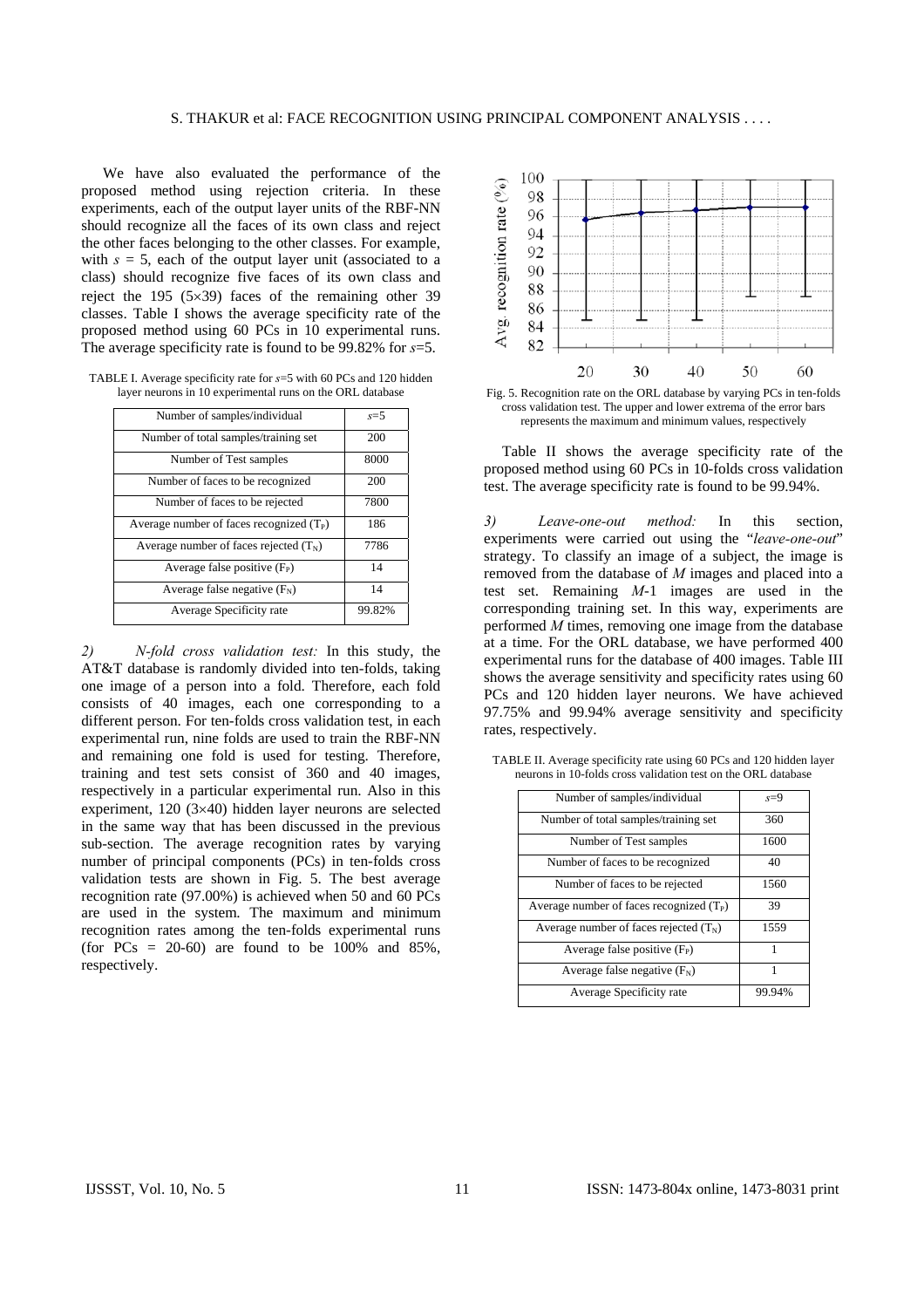| TABLE III. Experimental results using leave-one-out strategy on the |              |  |  |
|---------------------------------------------------------------------|--------------|--|--|
|                                                                     | ORL database |  |  |

| Method      | # of hidden laver<br>neurons | # of<br>PCs | <b>Success</b><br>rate $(\% )$ |
|-------------|------------------------------|-------------|--------------------------------|
| Sensitivity | 120                          | 60          | 97.75                          |
| Specificity | 20                           | 60          | 99.94                          |

TABLE IV. Comparison of the performances between the proposed method and the other methods on the ORL database

| <b>Experiment</b> | Method                         | $R_{\rm avg}$ |
|-------------------|--------------------------------|---------------|
|                   |                                | (%)           |
|                   | <b>Present method</b>          | 93.05         |
| Randomly          | PCA+FLD approach,<br>as        | 90.98         |
| partition, 5      | reported by [Xiong, Swamy      |               |
| images/subject    | and Ahmad, 2005] in            |               |
|                   | comparing with their           |               |
|                   | method                         |               |
|                   | <b>Present method</b>          | 97.75         |
|                   | Eigenface approach,<br>as      | 97.25         |
|                   | reported by [Yang, Ahuja,      |               |
|                   | Kriegman, 2000]<br>in          |               |
|                   | comparing with their           |               |
| Leave-one-out     | method                         |               |
|                   | Eigenface approach,<br>as      | 97.25         |
|                   | reported by [Liu, Tang, Lu     |               |
|                   | and Ma, 2006]<br>$\mathbf{in}$ |               |
|                   | comparing with their           |               |
|                   | method                         |               |

*4) Comparison with other methods:* Recently, a number of methods have been reported based on PCA method and evaluated on the ORL database. For fair comparison, we have compared the performance of our proposed method with those, which have used the same experimental methodology. Table IV shows the comparison of the performances between the proposed method and the methods, as reported by [Xiong, Swamy and Ahmad, 2005; Yang, Ahuja, Kriegman, 2000; Liu, Tang, Lu and Ma, 2006] in comparing with their methods. It may be noted that the present method outperforms the other methods, in both the experiments, which are carried out by partitioning the database randomly (5 images per subject in the training and test sets) and leave-one-out strategy.

# *B. Experiments on the UMIST Face Database*

The UMIST face database is a multi-view database, consisting of 575 gray-scale images of 20 people (subject), each covering a wide range of poses from profile to frontal views. Each subject also covers a range of race, sex and appearance. Each image has a resolution of 112×92, and 256 gray levels. Unlike the ORL database, the number of images per people is not fixed; it varies from 19 to 48. Fig. 6 shows some of the sample images of a subject from the database.



Fig. 6. Some sample images of a subject from the UMIST database.



Fig. 7. Eigenfaces from one of the 10 training sets corresponding to 10 largest eigenvalues

*1) Randomly partitioning the database:* Eight images per subject have been selected randomly to form a training set of 160 images. Remaining 415 images have been used in the corresponding test set. In this way 10 different training and test sets have been formed to evaluate the performance of the proposed method. The recognition rate of the proposed method has been evaluated by averaging the recognition rates obtained over these 10 experimental runs. It should be again noted that there is no overlap between the training and test sets in a particular experimental run. On the ORL database, we have achieved best average recognition rate using 60 PCs. Therefore, in this experiment, we have used 60 PCs and performance of the method is evaluated by varying the number of hidden layer neurons of the RBF-NN. Fig. 7 shows the eigenfaces from one of the 10 training sets corresponding to 10 largest eigenvalues.



Fig. 8. Convergence of MSE on the UMIST database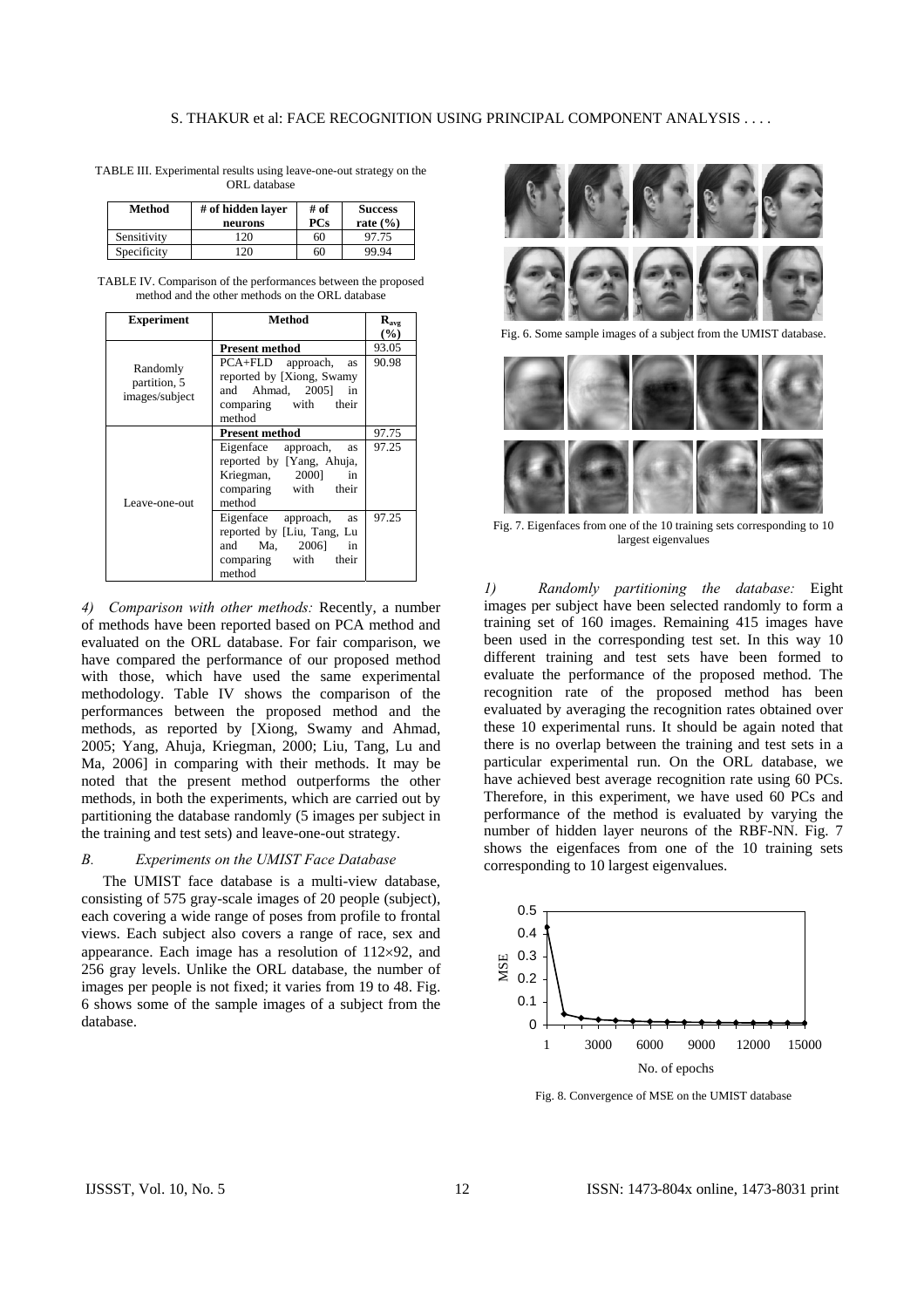

Fig. 9. Recognition rate on the UMIST database by varying hidden layer neurons. The upper and lower extrema of the error bars represents the maximum and minimum values, respectively

Fig. 8 shows the convergence of mean square error (MSE) at the output layer of the RBF-NN with the increasing numbers of training epochs. The graph is plotted with the average values in 10 experimental runs.

Fig. 9 shows the average recognition rate of the proposed method over the 10 experimental runs. We have achieved best average recognition rate of 94.10% using 140 hidden layer neurons and 60 PCs. The maximum and minimum recognition rates over 10 experimental runs are found to be 95.90% and 92.05%, respectively.

Table V shows the average specificity rate of the proposed method using 60 PCs in 10 experimental runs. The average specificity rate is found to be 99.70%.

TABLE V. Average specificity rate for *s*=8 with 60 PCs and 140 hidden layer neurons in 10 experimental runs on the UMIST database

| Number of samples/individual               | $s=8$  |
|--------------------------------------------|--------|
| Number of total samples/training set       | 160    |
| Number of Test samples                     | 8300   |
| Number of faces to be recognized           | 415    |
| Number of faces to be rejected             | 7885   |
| Average number of faces recognized $(T_P)$ | 391    |
| Average number of faces rejected $(T_N)$   | 7861   |
| Average false positive $(F_P)$             | 24     |
| Average false negative $(F_N)$             | 24     |
| Average Specificity rate                   | 99.70% |

*2) N-fold cross validation test:* Since the number of images per subject varies from 19 to 48, we have randomly divided the database into 19 folds, taking one image of a subject into a fold. Therefore, in each fold there are 20 images, each one corresponding to a different subject. For 19-folds cross validation test, in each experimental run, 18 folds are used to train the RBF-NN and remaining one fold is used for testing. Therefore, training and test sets consist of 360 and 20 images, respectively in a particular experimental run. In this experiment, 300 (15×20) hidden layer neurons are generated in the same way, which has been discussed in sub-section III.B. The success rates in terms of sensitivity and specificity are presented in Table VI. The average sensitivity and specificity are found to be 98.42% and 99.92%, respectively.

TABLE VI. Experimental results using 19-folds cross validation test on the UMIST database

| Method      | # of hidden laver<br>neurons | # of<br>PCs | <b>Success</b><br>rate $(\% )$ |
|-------------|------------------------------|-------------|--------------------------------|
| Sensitivity | 300                          | 60          | 98.42                          |
| Specificity | 300                          | 60          | 99.92                          |

*3) Leave-one-out method:* In this section, experiments were carried out using the "leave-one-out" strategy as discussed in sub-section IV.A.3. In this strategy, we have performed 575 experimental runs for the database of 575 images. Table VII shows the average sensitivity and specificity rates using 60 PCs and 300 hidden layer neurons. We have achieved 99.48% and 99.97% average sensitivity and specificity rates, respectively.

TABLE VII. Experimental results using leave-one-out strategy on the UMIST database

| Method      | # of hidden laver<br>neurons | # of<br>PCs | <b>Success</b><br>rate $(\% )$ |
|-------------|------------------------------|-------------|--------------------------------|
| Sensitivity | 300                          | 60          | 99.48                          |
| Specificity | 300                          | 60          | 99.97                          |

*4) Comparison with other methods:* We have also compared the performances of the proposed method with other method, which have used the UMIST database and adopted same experimental methodology. Table VIII shows the comparison of the performances between proposed method and the method, as reported by [Xiong, Swamy and Ahmad, 2005] in comparing with their method. It may be noted that the present method outperforms the other method.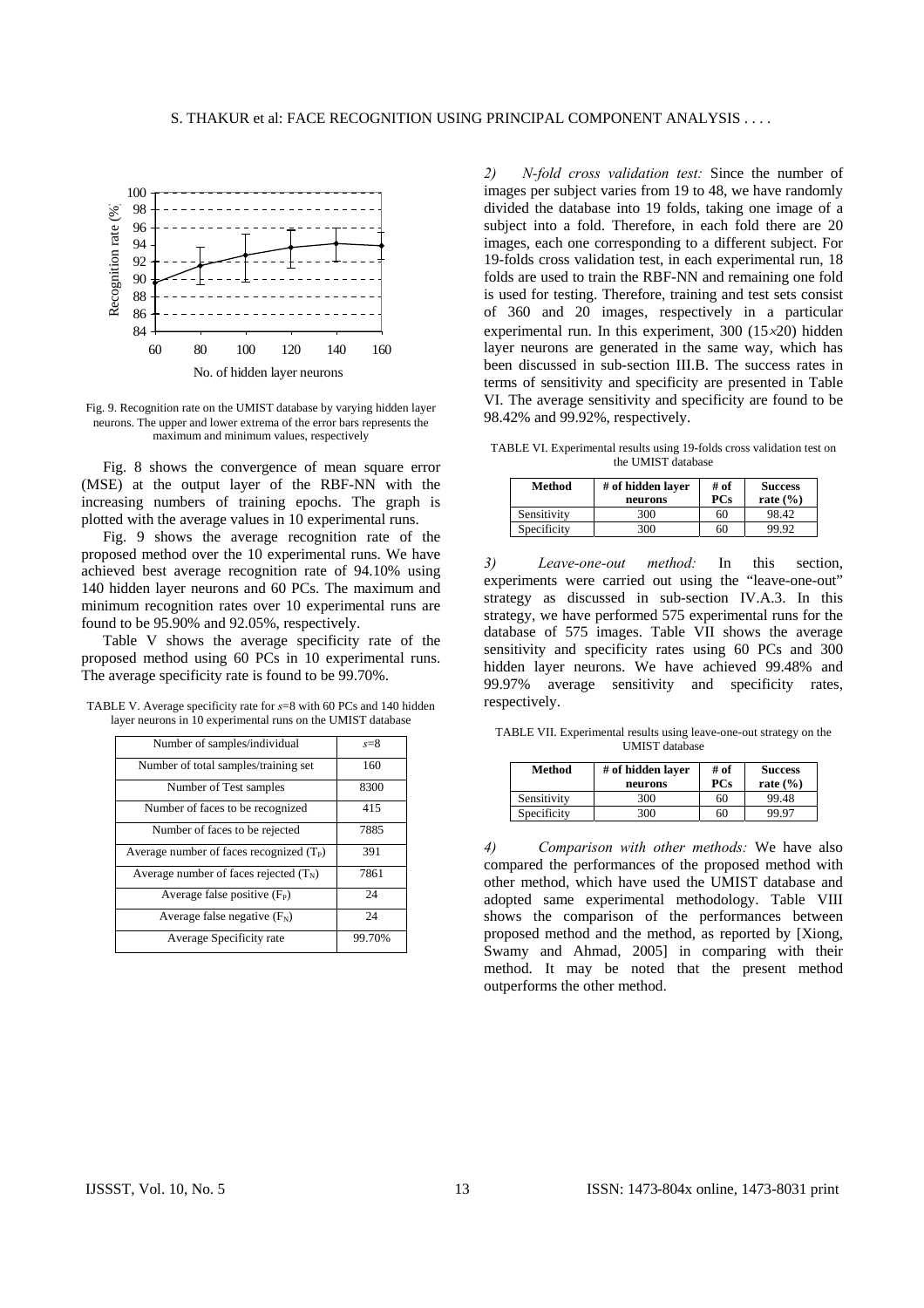TABLE VIII. Comparison of the performances between the proposed method and the other methods on the UMIST database

| <b>Experiment</b>                          | Method                                                                                                                | $R_{\text{avg}}$<br>(%) |
|--------------------------------------------|-----------------------------------------------------------------------------------------------------------------------|-------------------------|
|                                            | <b>Present method</b>                                                                                                 | 94.10                   |
| Randomly<br>partition, 8<br>images/subject | PCA<br>approach,<br>as<br>[Xiong,<br>reported<br>by<br>and Ahmad.<br>Swamy<br>2005] in comparing with<br>their method | 93.60                   |

#### V. IMPLEMENTATION AND TIMING

The proposed face recognition method has been implemented in C programming language on an IBM Intel Pentium 4 Hyper-Threading technology, 3.0 GHz computer with 2 GB DDR-II RAM running on Fedora 9 Linux Operating Systems. In case of UMIST database, the proposed method (with 60 PCA features, 140 hidden layer neurons, 20 output layer neurons,  $\beta$ =0.75 and  $\eta$ =1.25) takes approximately 1 minute 50 seconds to complete a run of 10000 epochs, each one having 160 training images for the determination of the required parameters. Once the parameters are determined, it takes approximately 1.5 milliseconds to recognize a face. Thus, the present method will be able to recognize faces in interframe periods of video and also in other real-time applications.

### VI. CONCLUSION

This paper presents a face recognition method based on PCA and RBF neural networks. Facial features are extracted by the PCA method, which reduces the dimensionality of the original face images while preserving some discriminating features within the training images. After performing the PCA, structural information is acquired corresponding to each person from lowerdimensional training images. This structural information is used to model the hidden layer neurons of the RBF-NN. The proposed method is evaluated on the AT&T and the UMIST face databases using three different testing strategies; i) randomly partitioning the database, ii) n-folds cross validation test and iii) leave-one-out method. The experimental results obtained on both the face databases are found to be quite promising and better than some of the PCA-based methods reported earlier.

### ACKNOWLEDGMENT

This work was partially supported by the BOYSCAST Fellowship 2006, Department of Science & Engineering, Government of India, (Ref. No. SR/BY/E-23/05), CMATER and the SRUVM projects of the Department of Computer Science & Engineering, Jadavpur University, Kolkata, India. The author, S. Thakur would like to thank Netaji Subhas Engineering College, Kolkata for providing computing facilities and allowing time for conducting research works. The author, J. K. Sing would like to thank Dr. Punam Kumar Saha, Associate Professor, Department of Electrical & Computer Engineering, University of Iowa, Iowa City, Iowa, USA, for his constructive suggestions and providing necessary computing facilities in his laboratory. The author, D. K. Basu would also like to thank the AICTE for providing him the Emeritus Fellowship (F. No.: 1-51/RID/EF(13)/2007-08, dated 28-02-2008).

#### **REFERENCES**

- [1] Belhumeur P. N., Hespanha J. P., and Kriegman D. J. 1997, "Eigenfaces versus fisherfaces: recognition using class specific linear projection", *IEEE Trans. Pattern Anal. Mach. Intell.*, vol. 23, no. 7, pp. 711-720.
- [2] Chellapa R., Wilson C., Sirohey S. 1995, "Human and machine recognition of faces: a survey", *Proc. of the IEEE*, vol. 83, no. 5, pp. 705-741.
- [3] Er M. J., Wu S., Lu J. and Toh H. L. 2002, "Face recognition with radial basis function (RBF) neural networks", *IEEE Trans. Neural Networks*, vol. 13, no. 3, pp. 697-710.
- [4] Girosi F. and Poggio T. 1990, "Networks and the best approximation property", *Biol. Cybern.*, vol. 63, no. 3, pp. 169-176.
- [5] Graham D. B and Allinson N. M. 1998, "Characterizing Virtual Eigensignatures for General Purpose Face Recognition", *(in) Face Recognition: From Theory to Applications*, NATO ASI Series F, Computer and Systems Sciences, vol. 163. H. Wechsler, P. J. Phillips, V. Bruce, F. Fogelman-Soulie and T. S. Huang (eds), pp. 446-456.
- [6] Haykin S. 1999, Neural Networks a Comprehensive Foundation. Prentice-Hall Inc., 2<sup>nd</sup> Ed.
- [7] Liu O., Tang X., Lu H., and Ma S. 2006, "Face Recognition using kernel scatter-difference-based discriminant analysis", *IEEE Trans Neural Networks*, vol. 17, no. 4, pp. 1081-1085.
- [8] Moody J. and Darken C. J. 1989, "Fast learning in networks of locally tuned processing units", *Neural Computation*, vol. 1, no. 2, pp. 281-294.
- [9] ORL face database. *AT&T Laboratories*, Cambridge, U. K. [Online] Available: http://www.uk.research.att.com/facedatabase.html.
- [10] Samal A. and Iyengar P. 1992, "Automatic recognition and analysis of human faces and facial expressions: A survey", *Pattern Recognition*, vol. 25, no. 1, pp. 65-77.
- [11] Sing J. K. Basu D. K., Nasipuri M. and Kundu M. 2007, "Face recognition using point symmetry distance-based RBF network", *Applied Soft Computing*, vol. 7, no. 1, pp. 58-70.
- [12] Turk M. and Pentland A. 1991, "Eigenface for recognition", *J. Cognitive Neuroscience*, vol. 3, no. 1, pp. 71–86.
- $[13]$  Xiong H., Swamy M. N. S. and Ahmad M. O. 2005, "Twodimensional FLD for face recognition", *Pattern Recognition*, vol. 38, no. 7, pp. 1121-1124.
- [14] Yang F., Paindovoine M. 2003, "Implementation of an RBF neural network on embedded systems: real-time face tracking and identity verification", *IEEE Trans. Neural Networks*, vol. 14, no. 5, pp. 1162- 1175.
- [15] Yang M.-H., Ahuja N. and Kraegman D., 2000, "Face recognition using kernel eigenfaces", *Proc. IEEE Int'l. Conf. Image Proc.*, pp. 37-40.